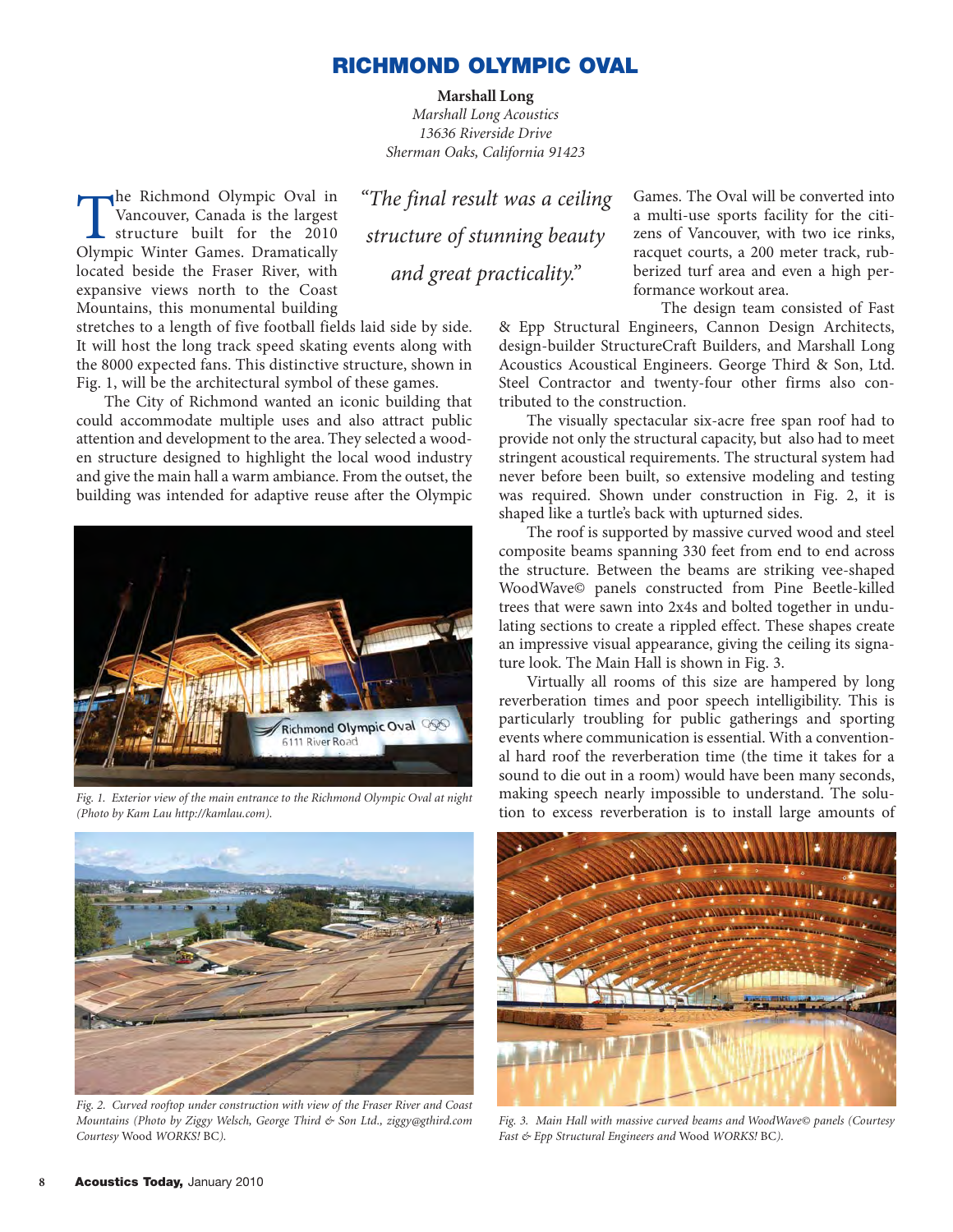

*Fig. 4. Rendered WoodWave© panel with bulkheads, stressed skin, and bowstring (Courtesy StructureCraft Builders).*

absorptive materials. The largest space available for locating this material is in the ceiling. Local engineers hired by the City of Richmond set the required absorption coefficient (the fraction of the incident sound energy absorbed by a surface) to 1.0.

The absorption is characterized by its Noise Reduction Coefficient (NRC) rating. The NRC is the arithmetic average of the sound absorption coefficients measured at the 250 Hz, 500 Hz, 1000 Hz, and 2000 Hz third octave bands rounded to the nearest 0.05, measured in accordance with the ASTM C 423 testing standard. The test is performed by laying the material of interest on the floor of the test chamber with its absorbing surface facing upward, exposed to the sound field. The chamber is a rectangular room with hard concrete surfaces that is ensonified with band limited pink noise. The sound source is interrupted and the rate of decay of the sound in the chamber is measured with and without the presence of the sample under test. Using the rate of decay under the two conditions, an absorption coefficient can be obtained for the material.

When we were first involved with the project, the engineers at StructureCraft wanted to use a vee-shaped wood structure that could be built out of 2x4s. The normal approach to a covered acoustical absorber is to leave the surface with at least a 20% open area. When the openings are round holes, they must have a diameter greater than the thickness of the panel to minimize tube resonances. The holes have to be arranged so that there are several within the dimension of a wavelength otherwise the absorption will revert to the value of the open percentage multiplied by the effective area of the panel. Thus at high frequencies the absorption can be expected to drop as the wavelength decreases.

The WoodWave© panels provided an opportunity to achieve a lightweight structure with the necessary structural strength, acoustical absorption, and desired visual appearance. Their acoustical requirements dictated openings in the surface of the vees with a thick absorptive material behind.

Early in the design I suggested a 20% open area with a 2 inch thick black fiberglass liner, held in place with wood battens. Their first design was about 27% open, which was later reduced to about 24%. Because the slots were primarily on the bottom of the vees, not on the face of the panel, I was concerned that it might reduce the amount of the exposed area. Because most of the sound would be coming from under-



*Fig. 5. Interior of vee-shaped WoodWave© structure during construction (Courtesy StructureCraft Builders).*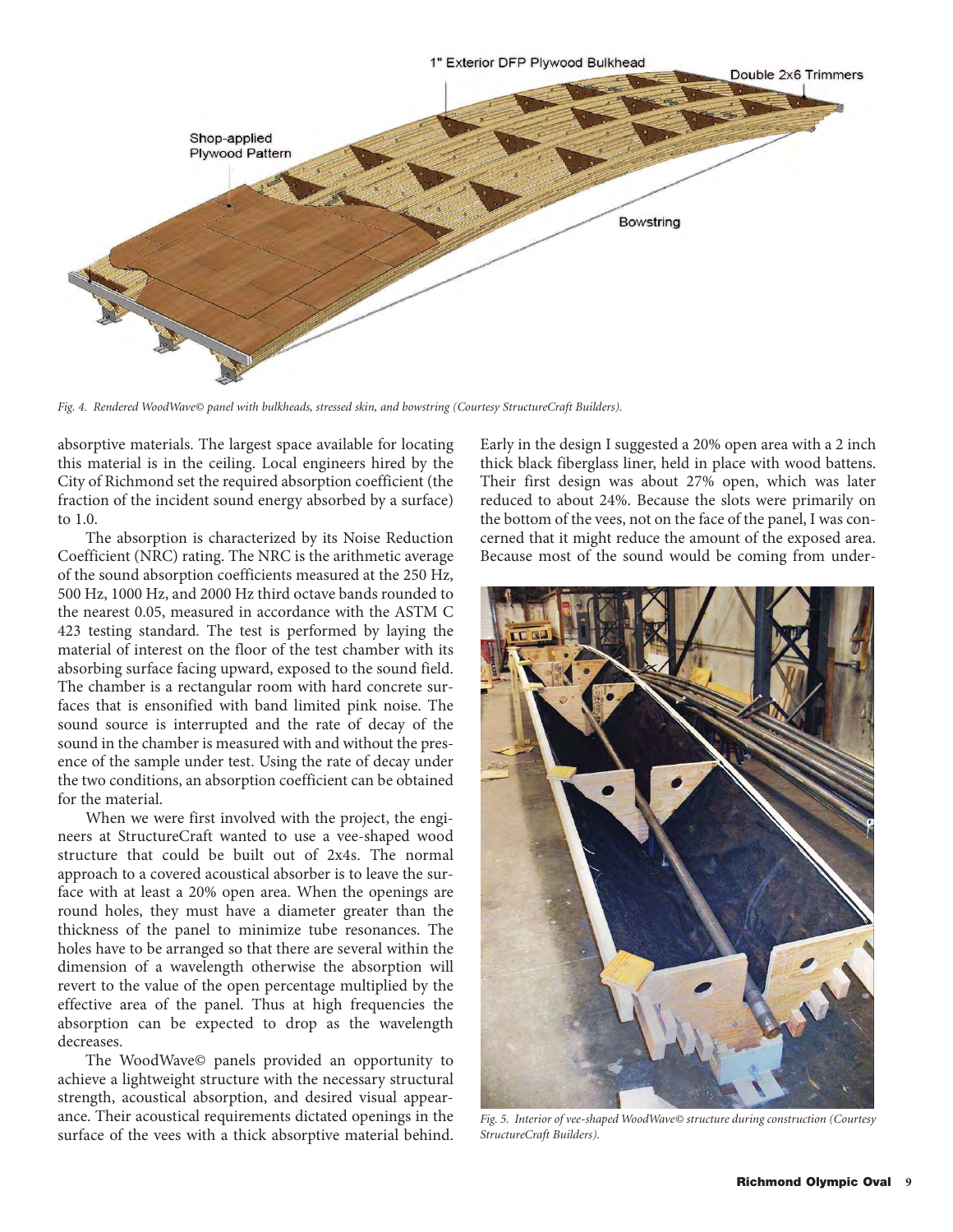

neath the panels, I thought the opening location would probably work.

The WoodWave© panel design is shown in Fig. 4. StructureCraft lined the inside of the vees with a black cloth and 2.5 inch thick mineral wool that helped meet the fire code requirements. The 2x4s surfaces are positioned and held in place by means of plywood bulkheads. These also support the sprinkler pipes and give the panels their shape. The panels are formed in a curve, much like an archer's bow. A steel cable bowstring added additional structural strength.

The panels were constructed in StructureCraft's shop. The process is shown in Fig. 5 with the black cloth in place. The interior plywood bulkheads are notched to secure the 2x4s in their proper locations. Conduit for the lighting is also placed in the hollow panels.

Because of the added area provided by the saw tooth surface, I predicted an NRC of about 1.2 and suggested that they mock up a sample and have it tested. In early 2006 a sample was built and sent to the Western Electro-Acoustic Laboratories (WEAL) in Los Angeles. The first test yielded an NRC of about 0.85, much less than I had calculated. At the time I was quite puzzled by the result. The reason, as it turned out, was that the absorptive material had not been properly secured and was jostled during the transport from Vancouver. It had fallen to the bottom (roof side) of the test sample. Since there was a black cloth between the wood and the mineral *Fig. 6. Final result of absorption test.* wool, this displacement could not be seen from the outside.



*Fig. 7. Main Hall and rink with skaters (Photo by Stephanie Tracey [www.photographywest.ca Co](http://www.photographywest.ca)urtesy* Wood *WORKS!* BC*).*